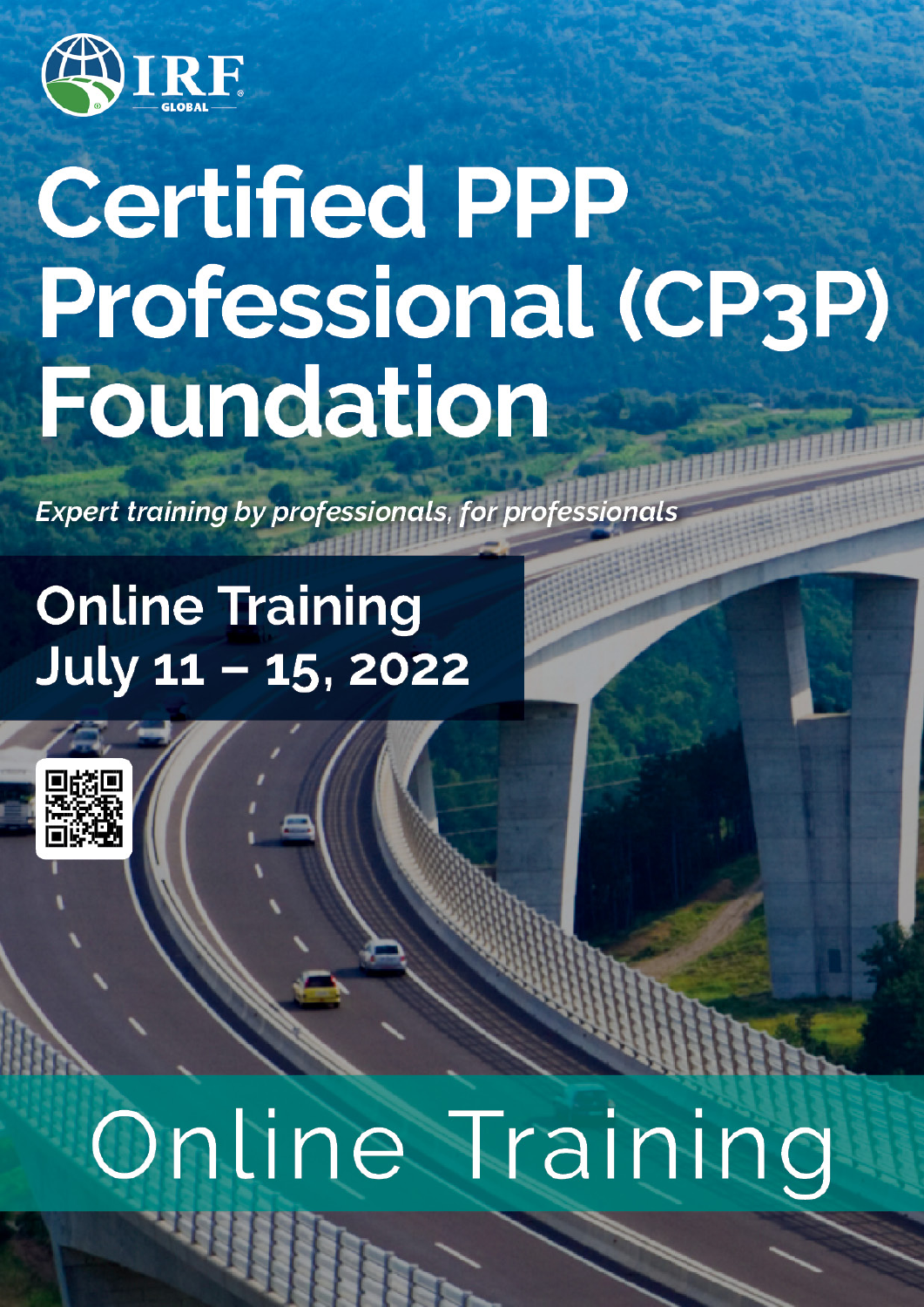

# **Certified PPP Professional (CP3P) Foundation Course**

**July 11 –15, 2022 Online Workshop** 

#### **Background**

The Foundation level course and certification is step 1 of the APMG PPP Certification Program which aims to foster a common minimum level of knowledge and understanding amongst individuals working on PPPs or those interested in learning about PPPs, regardless of discipline or sector. APMG awards the CP3P credential to individuals who successfully pass the three examinations: (1) Foundation and Overview Stage, (2) Preparation Stage, and (3) Execution Stage. APMG's PPP Certification is recognized by leading development agencies, such as the World Bank, the Asian Development Bank, the European Bank for Reconstruction and Development, and others.

The lectures will be taught over a one week period with live 4-hour on-line sessions held Monday thru Friday Upon completion of the training program, the IRF will administer the APMG CP3P Foundation exam. Participants with a score of 50% of the exam will be awarded with a certificate confirming their attainment of the APMG CP3P Foundation Level Certification. It is a great way to verify your knowledge and help your organization and career

#### **Why Online?**

- Receive a world recognized PPP Certification
- Expert training by Professionals for Professionals: developed by active world-class practitioners
- Small classroom & scheduled One-on One sessions between with experienced instructors
- Full access to learning materials and session recordings
- Accelerated learning processes: get up to speed and gain new insights in less time and with no travel constraints

### **Learning Objectives**

- $\checkmark$  Understand the PPP environment, what is and what is not considered a PPP project.
- $\checkmark$  Review the PPP framework and project screening process.
- $\checkmark$  Explore the structuring and feasibility analysis required for a successful PPP project.
- $\checkmark$  Develop basic financial analysis skills and engineering economics to evaluate potential PPP projects.
- $\checkmark$  Review the procurement and management of PPP projects throughout the lifecycle.
- $\checkmark$  Build and monitor financial plans for asset maintenance and renewal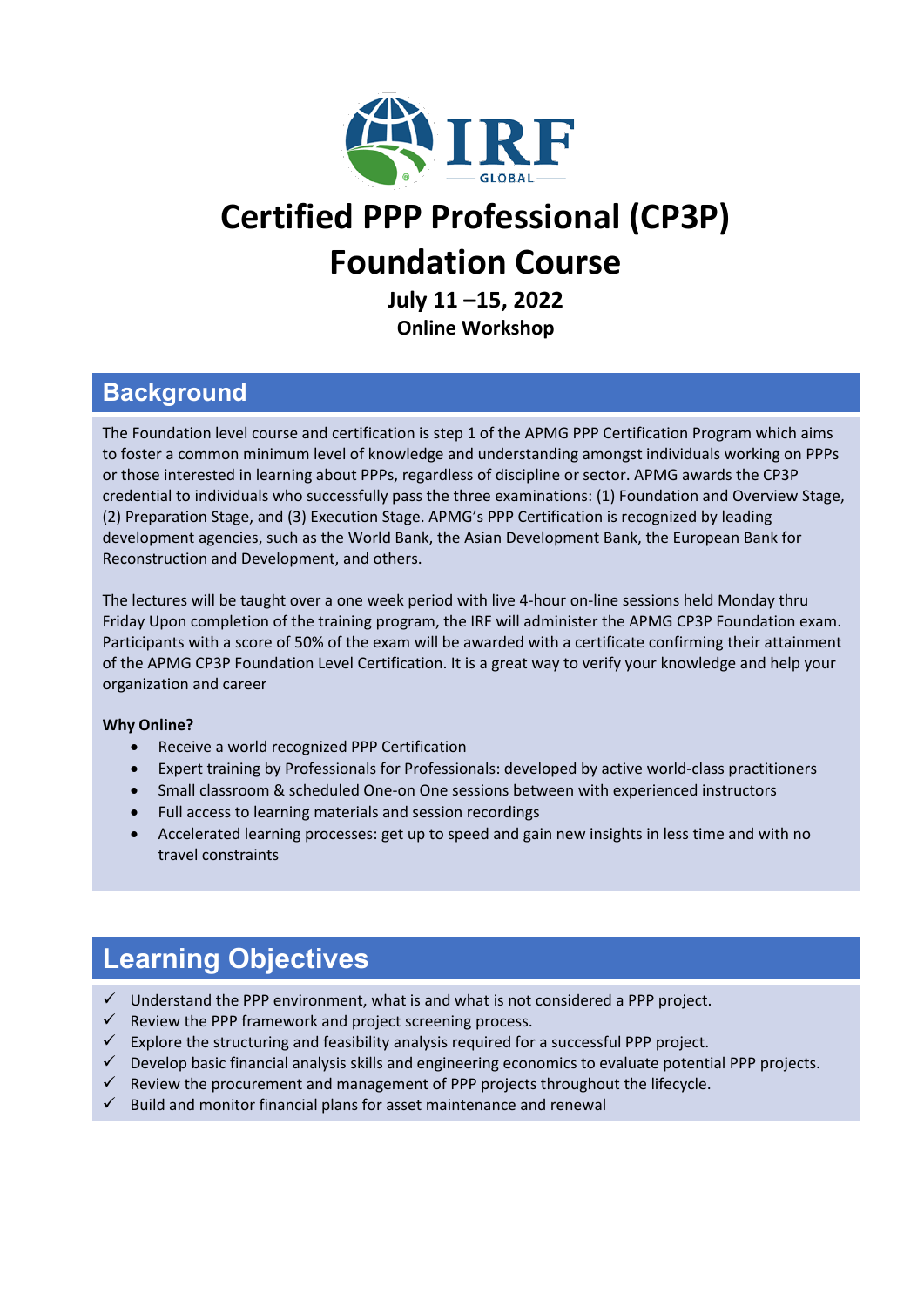## **Target Audience**

- $\checkmark$  Government Agencies & Public Officials
- $\checkmark$  Procurement & Contract Departments
- $\checkmark$  Private Consultants & Contractors
- $\checkmark$  Infrastructure Developers
- $\checkmark$  Infrastructure Funds / Financial Institutions
- $\checkmark$  Senior Financial & Legal Advisors, Technical Advisors, Insurers, Modelers
- $\checkmark$  Research Institutes
- $\checkmark$  Transport Research Academia

# **Schedule**

#### **Monday – Friday (7:00 AM– 11:00 AM US EDT / 11:00 AM – 3:00 PM GMT)**

| Session 1: July 11 | <b>Session 1 learning objectives</b><br>Intro to PPPs<br>$\bullet$<br>Types of PPPs<br>$\bullet$<br>PPP environment and marketplace<br>$\bullet$                                                |
|--------------------|-------------------------------------------------------------------------------------------------------------------------------------------------------------------------------------------------|
| Session 2: July 12 | <b>Session 2 learning objectives</b><br>Where PPPs are used<br>$\bullet$<br>Motivations for using PPP<br>$\bullet$<br><b>Structure of PPPs</b><br>$\bullet$                                     |
| Session 3: July 13 | <b>Session 3 learning objectives</b><br><b>PPP Finance</b><br>$\bullet$<br><b>Risk Management</b><br>$\bullet$<br>Project Finance basics<br>$\bullet$                                           |
| Session 4: July 14 | <b>Session 4 learning objectives</b><br><b>PPP Framework</b><br>$\bullet$<br><b>PPP Process</b><br>$\bullet$                                                                                    |
| Session 5: July 15 | <b>Session 5 learning objectives</b><br>Reasons why PPP projects fail<br>$\bullet$<br>PPP success factors<br>$\bullet$<br>Case Study<br>$\bullet$<br><b>CP3P Foundation Review</b><br>$\bullet$ |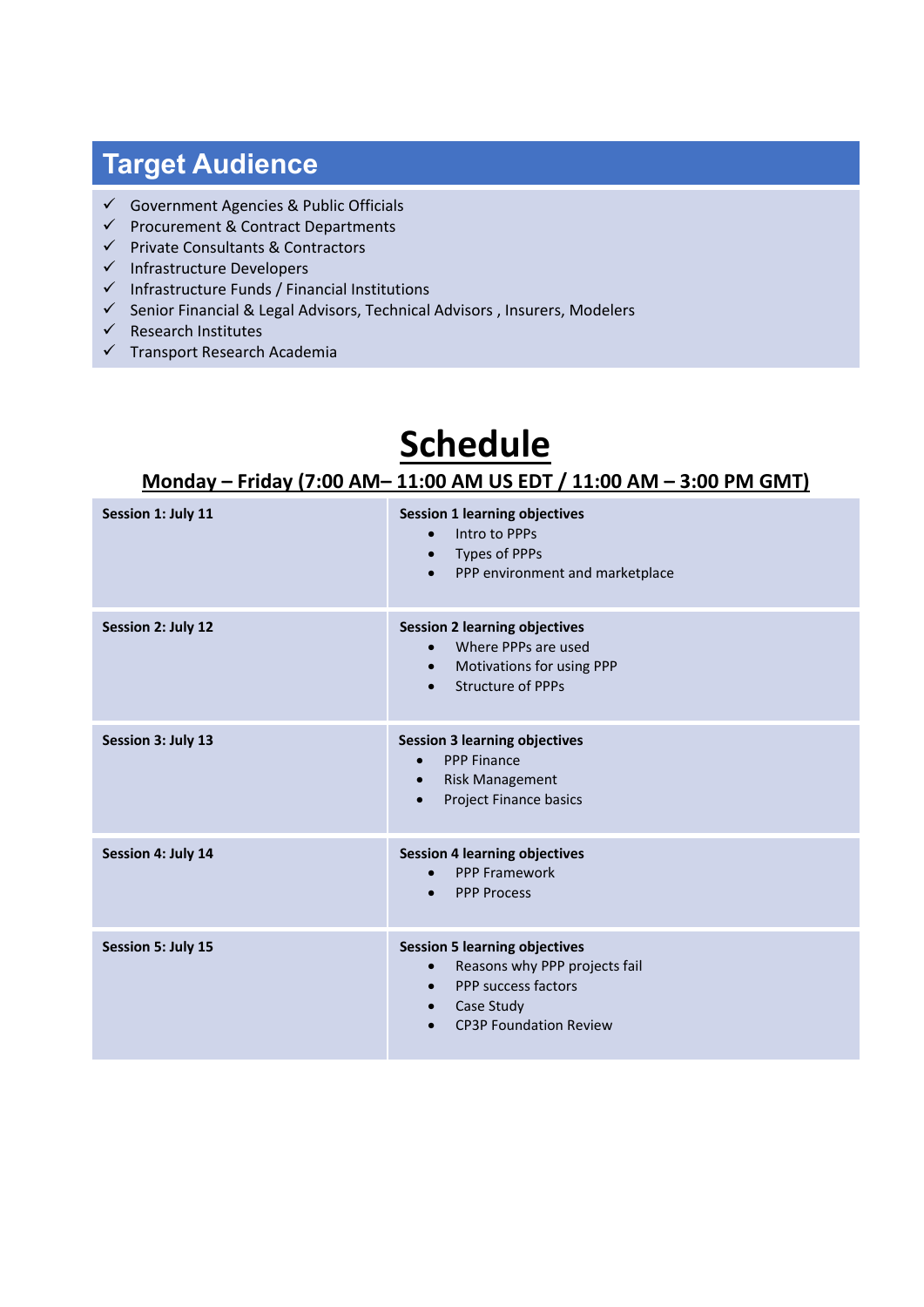#### **Instructor**



Eric Dean Cook, PE is a Senior Advisor and Lead Trainer for the International Road Federation. Since 2008, Eric has served as a trainer, speaker, moderator, facilitator and fellow colleague at numerous IRF workshops, panels, forums and trade visits. Eric is the current Chair for the IRF Committee on Alternative Finance & Procurement. He formerly served as a Member of the FIDIC Procurement Policy Sub-Committee and is a former Chair of the American Council of Engineering Companies International Committee. In practice, Eric is a registered professional civil engineer and has successfully supervised and managed over

\$1B in construction placement over his 30 year engineering career. He has a well-rounded stakeholder perspective having worked for such organizations as the West Virginia Department of Transportation, Louis Berger Group, Kanawha Stone Construction Company, and the U.S. Army Corps of Engineers.Eric has passed the FINRA Series 79 Investment Banking Representative Exam and holds a BS in Civil Engineering from Virginia Tech, an MBA from the University of Manchester, and a MS in Finance from Indiana University.

#### **Registration**

- **1,400 USD IRF Members (Includes APMG Exam Fee)**
- **1,700 USD NON IRF Members (includes APMG Exam Fee)**
- **975 USD IFIs, US State DOTs & City Officials (includes APMG Exam Fee)**

**Registration:<https://www.irf.global/event/cp3p-22-online-training> For any support, please contact** [melabyad@irf.global](mailto:melabyad@irf.global)

#### **System Requirements**

#### **Computer Requirements**

**Operating System**

*Windows 7 - Windows 10, Mac OS X 10.9 (Mavericks), macOS Catalina (10.15), Linux, Google Chrome OS, Android OS 5 (Lollipop) - Android 9 (Pie), iOS 10 - iOS 12, Windows Phone 8+, Windows 8RT+*

**Web browser Google Chrome (most recent 2 versions) Mozilla Firefox (most recent 2 versions) Internet Explorer v11 (with Adobe Flash if running Windows 7) Apple Safari (most recent 2 versions) Microsoft Edge (most recent 2 versions)**

**Internet connection 1 Mbps or better (broadband recommended)**

**Hardware 2GB of RAM (minimum), 4GB or more of RAM (recommended) Microphone and speakers (USB headset recommended)**